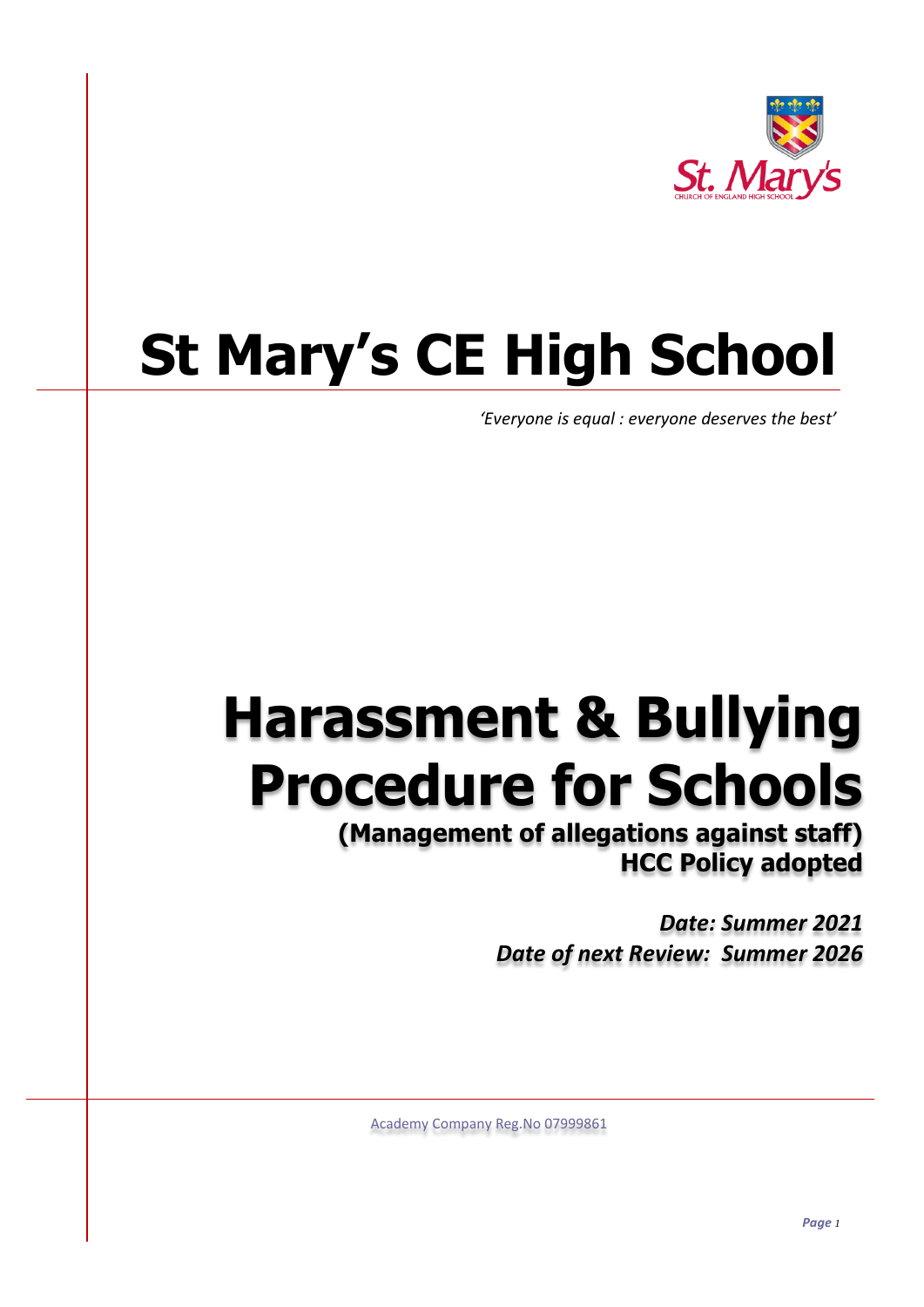*"Our vision, as a school with a Christian ethos, is founded on The Parable of the Sower, where*

*Through God's love, we are the rich soil where seeds flourish and roots grow, based on the Parable of the Sower, Mark 4: 3-9*

*This underpins our motto, We believe everyone is equal, everyone deserves the best, and is key to what we do. We believe that we are all equal, irrespective of our background and beliefs. We provide a safe, nurturing environment in which we can all flourish. We have the very highest aspirations for our students, their families, our local community, and ourselves, and want nothing but the best. We challenge students by having a rich and exciting curriculum provision and by making learning practical, engaging and enjoyable. We enable students to succeed by providing the best possible personalised support."*

Nicholas Simms – Head Teacher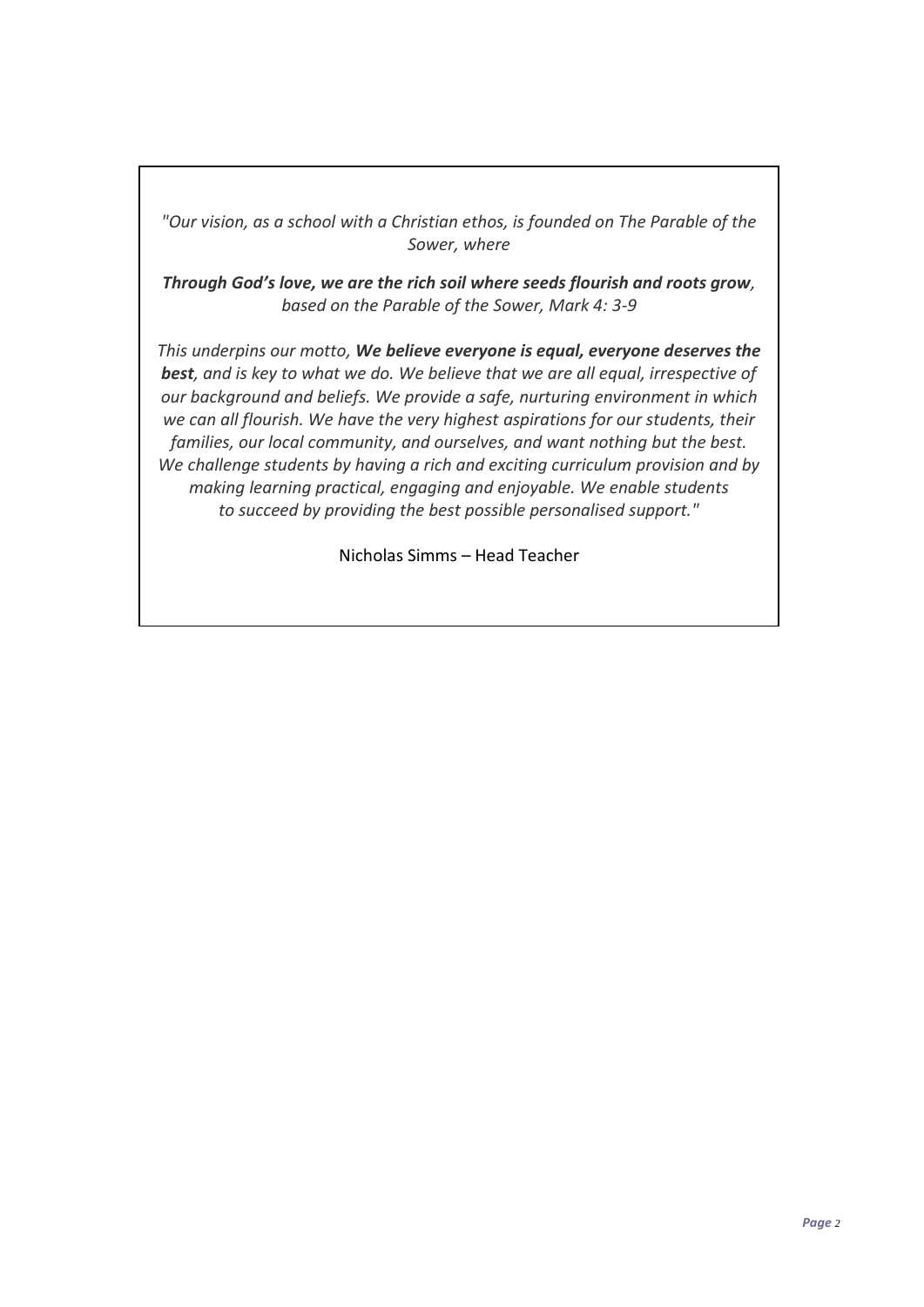## **1. Introduction and scope**

All employees have the right to be treated with dignity and respect. Bullying and harassment are not acceptable forms of behaviour and will not be permitted or condoned. Any employee who, subject to the outcome of investigation, is found to have bullied or harassed a colleague will be dealt with under the disciplinary procedure.

This policy applies to all School staff and governors. Allegations of bullying and harassment made by visitors, consultants, suppliers and agency workers will be separately addressed through the School's complaints procedure.

The aim of this policy is to ensure that any complaint of bullying or harassment is effectively and speedily dealt with and that appropriate action is taken to ensure as far as possible that it does not occur again. It is important that the rights of both the complainant and the alleged/harasser are protected throughout the process.

This policy does not form part of any employee's contract of employment and it may be amended at any time.

## **2. What is bullying and harassment?**

Bulling and harassment can take the form of physical, verbal and non-verbal conduct.

#### **2.1. Bullying**

Bullying is offensive, intimidating, malicious or insulting behaviour involving the misuse of power that can make a person feel vulnerable, upset, humiliated, undermined or threatened. Power does not always mean being in a position of authority, –and can include both personal strength and the power to coerce through fear or intimidation.

Bullying may include, by way of example:

- physical or psychological threats
- overbearing and intimidating levels of supervision
- inappropriate derogatory remarks about someone's performance

Legitimate, reasonable and constructive criticism of a worker's performance or behaviour, or reasonable instructions given to workers in the course of their employment, will not amount to bullying on their own.

#### **2.2. Harassment**

Harassment is any unwanted conduct specifically related to a protected characteristic, which has the purpose or effect of violating an individual's dignity or creating an intimidating, hostile, degrading, humiliating or offensive environment for that individual.

The relevant protected characteristics are age, disability, gender reassignment, marriage and civil partnership, pregnancy and maternity, race, religion or belief, sex, and sexual orientation.

A single incident can amount to harassment. It also includes treating someone less favourably because they have submitted or refused to submit to such behaviour in the past. Harassment may include, by way of example:

- unwanted physical conduct or 'horseplay', including touching, pinching, pushing or grabbing
- continued suggestions for social activity after it has been made clear that such suggestions are unwelcome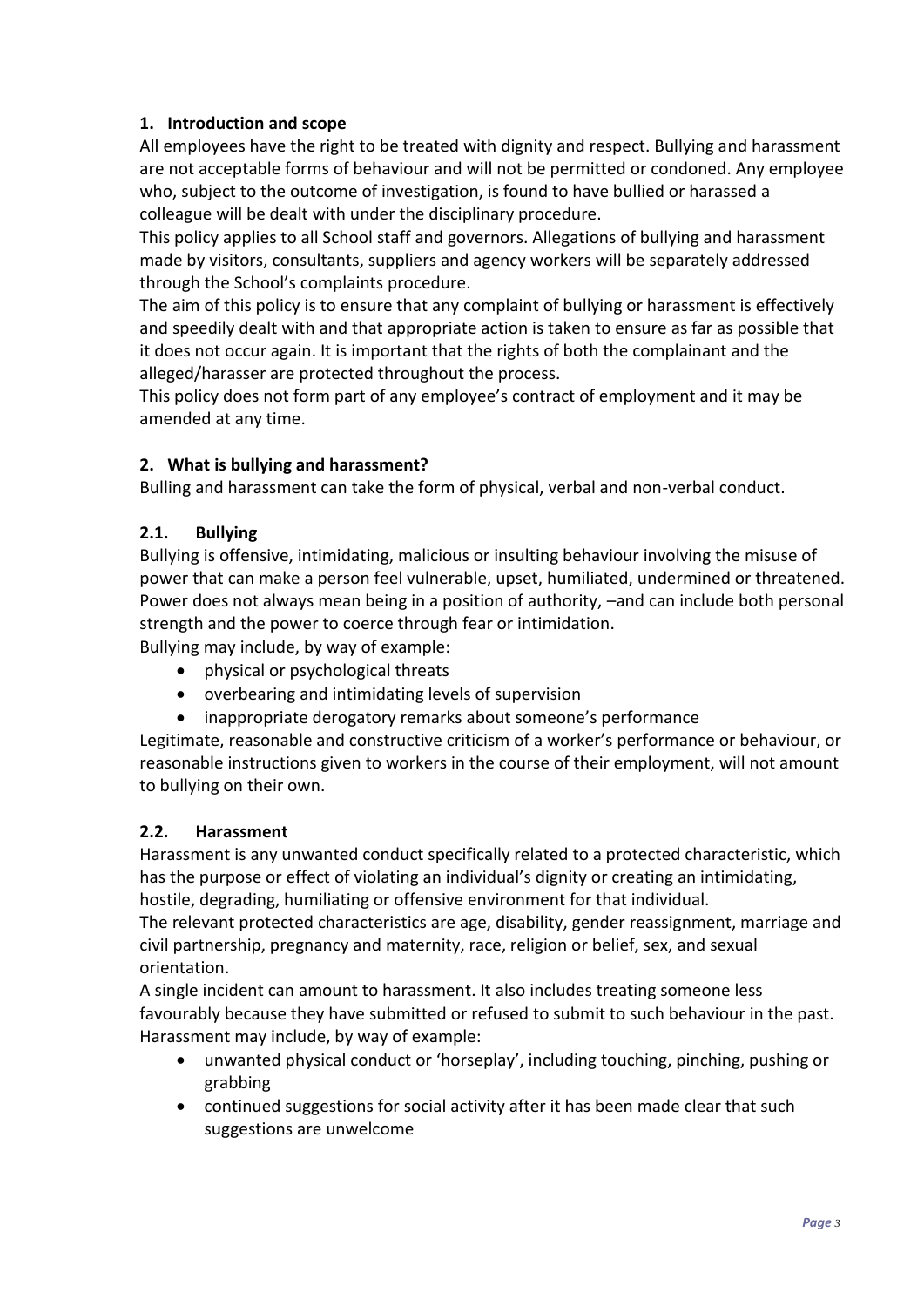- sending or displaying material that is pornographic or that some people may find offensive (including emails, text messages, video clips and images sent by mobile phones or posted on the internet)
- unwelcome sexual advances or suggestive behaviour (which the harasser may perceive as harmless)
- racist, sexist, homophobic or ageist jokes, or derogatory or stereotypical remarks about particular ethnic or religious groups or gender
- outing or threatening to out someone as gay or lesbian
- offensive emails, text messages or social media content
- mocking, mimicking or belittling a person's disability

A person may be harassed even if they were not the intended 'target'. For example, a person may be harassed by racist jokes about a different ethnic group if the jokes create an offensive environment.

#### **3. Victimisation**

Employees who make complaints or who participate in good faith in any investigation must not suffer any form of retaliation or victimisation as a result. Anyone found to have retaliated or victimised someone in this way may be subject to disciplinary action.

#### **4. False or malicious complaints**

All complaints of bullying and harassment will be taken seriously. Evidence of false or malicious complaints however, may result in formal disciplinary action being taken against the employee(s) concerned.

#### **5. Mediation**

Depending on the nature of the complaint, it may be appropriate to explore the use of mediation. Mediation focuses on a person-centred, compassionate and values-based response that can help schools deal with complex conflict in a meaningful and sustainable way and build positive, respectful workplace cultures where people can go to work without fear. This will involve the appointment of suitably qualified and impartial mediator. Mediation services are available via Herts for Learning.

#### **6. The Procedure**

## **6.1. Stage 1: the informal stage**

Employees who believe they are being bullied or harassed should first consider whether they feel able to raise their concerns informally with the person(s) involved. If necessary, the employee may request the involvement of the appropriate Line manager who can provide confidential advice and assistance in resolving the issue(s) informally. If the complaint is about the line manager, they should speak to a more senior manager.

This allows for concerns to be resolved quickly and for working relationships to move forward positively.

The employee should explain clearly to the other person that their behaviour is not welcome or makes them uncomfortable. If the employee finds this too difficult or embarrassing, they should speak to their line manager or Headteacher who can provide confidential advice and assistance in resolving the issue informally.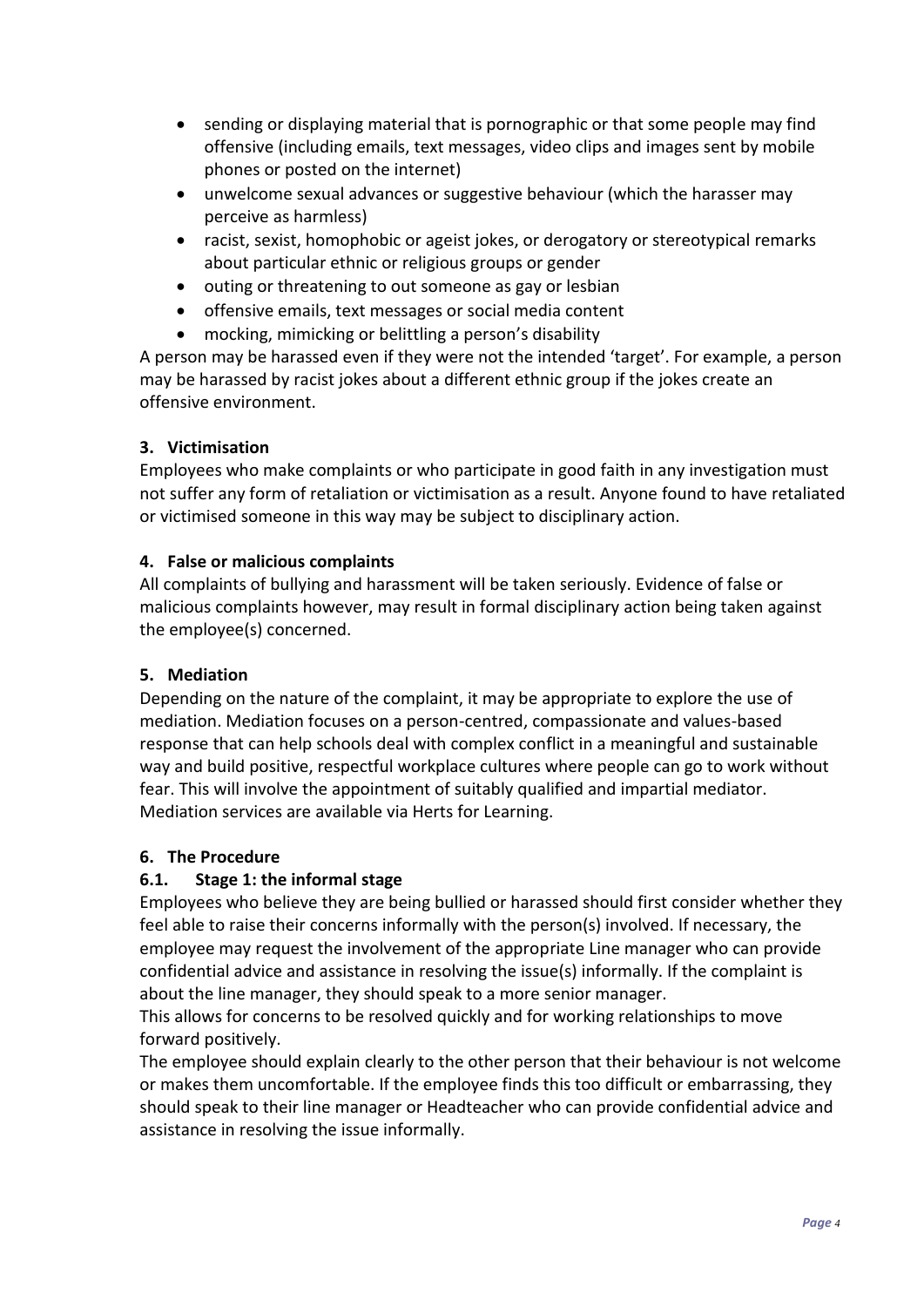## **6.2. Stage 2: the formal stage**

Where an employee is unable to resolve a complaint informally or the nature of the concerning conduct continues, the employee should submit a written statement (see Appendix 1).

The written statement should be made to the employee's line manager or a more senior manager, where the complaint is about the line manager. Where the complaint is about the Headteacher, the complaint should be raised with the Chair of Governors.

The written statement should clearly state the nature of the concern and provide as much detail as possible, including the details of any steps taken at the informal stage. Where the informal stage has not happened, the complainant should clearly explain why they did not feel able to go through the informal stage. The statement may also outline any possible outcomes the complainant feels may alleviate their concerns/ allegations. A complainant will not be discouraged from using the formal process where that is their preferred option. Allegations concerning issues that are more than three months old will not usually be considered unless related to a current issue or there are exceptional circumstances.

#### **6.2.1. Separation and suspension of employees**

On receipt of a written complaint consideration will be given to suspending the alleged bully/harasser or making other temporary changes to working arrangements pending the outcome of the investigation if circumstances require.

The School will consider reasonable alternatives to suspension where they exist however, there may be instances where suspension with pay is necessary whilst investigations are carried out.

#### **6.2.2. Formal meeting**

The manager or the person dealing with the complaint will arrange a meeting, without unreasonable delay, to discuss the complaint with the employee.

The purpose of the meeting is for the employee to explain the nature of the concerning conduct and how it may be resolved. Consideration should be given to adjourning the meeting for any investigation that may be necessary. A decision will be reached as soon as reasonably practicable and the employee will be informed of the outcome in writing.

#### **6.2.3. Right to be accompanied**

Both parties have the right to be accompanied at any meetings within the formal stage of the procedure, by a work colleague or an accredited professional association/trade union representative.

It is important that all parties have advance access to any written statement or evidence to be referred to at the meeting. This should be in sufficient time to enable full consideration of the material.

#### **6.2.4. Investigation**

The manager or person dealing with the complaint will make necessary steps to investigate appropriately. The timing and nature of any investigation will differ dependent on the content of the complaint. It is at the discretion of the manager to decide what is appropriate in each case. Where the investigation takes longer than specified at the formal meeting, the manager will keep the employee informed.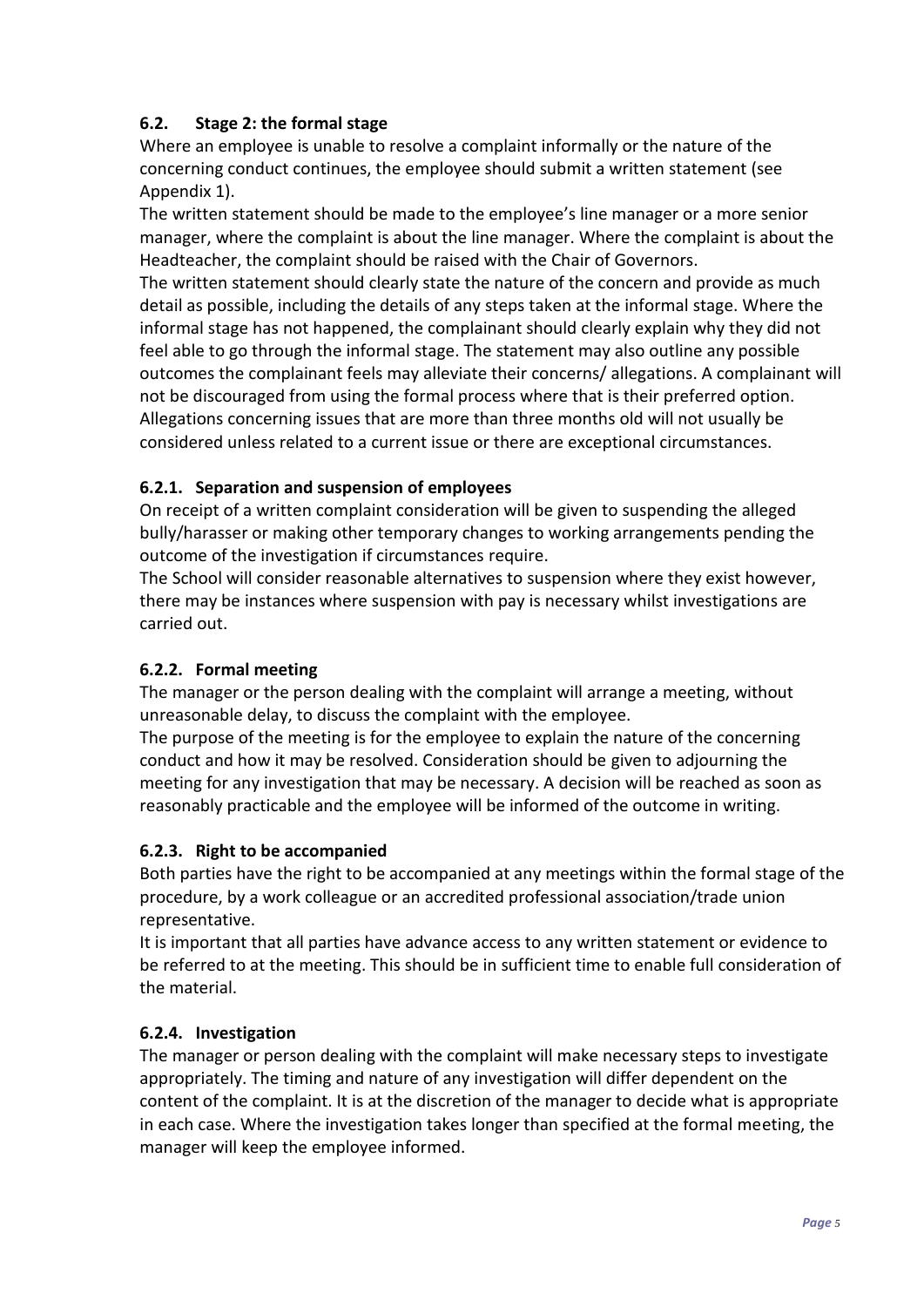The investigation will be to establish the facts and whether, on the balance of probabilities, the allegations have foundation.

## **6.2.5. Outcome**

The manager or the person dealing with the complaint will inform the alleged bully/harasser and the complainant of the outcome of the investigation, without unreasonable delay. The manager or the person dealing with the complaint will decide whether or not it is appropriate to instigate disciplinary action and should refer to the School's disciplinary policy.

## **6.3. Stage 3: the appeal stage**

Employees have the right of appeal against the outcome of their complaint. At the discretion of the School the appeal may be a complete re-hearing of the matter or it may be a review of the fairness of the original decision in the light of the procedure that was followed and any new information that may have come to light.

New evidence will only be considered if relevant and there is a good reason why this had not been included as part of the original formal meeting.

Any employee who wishes to appeal the outcome of their complaint should do so in writing within seven calendar days of receipt of the outcome letter to the person named in the letter, stating clearly the grounds for appeal.

Wherever possible the appeal will be heard by an appropriate individual, or panel of individuals, who have had no prior involvement in the process.

The appeal hearing will take place without unreasonable delay.

The decision of the appeal hearing will be final. It will be confirmed to the employee in writing with seven calendar days or as soon as reasonably practical.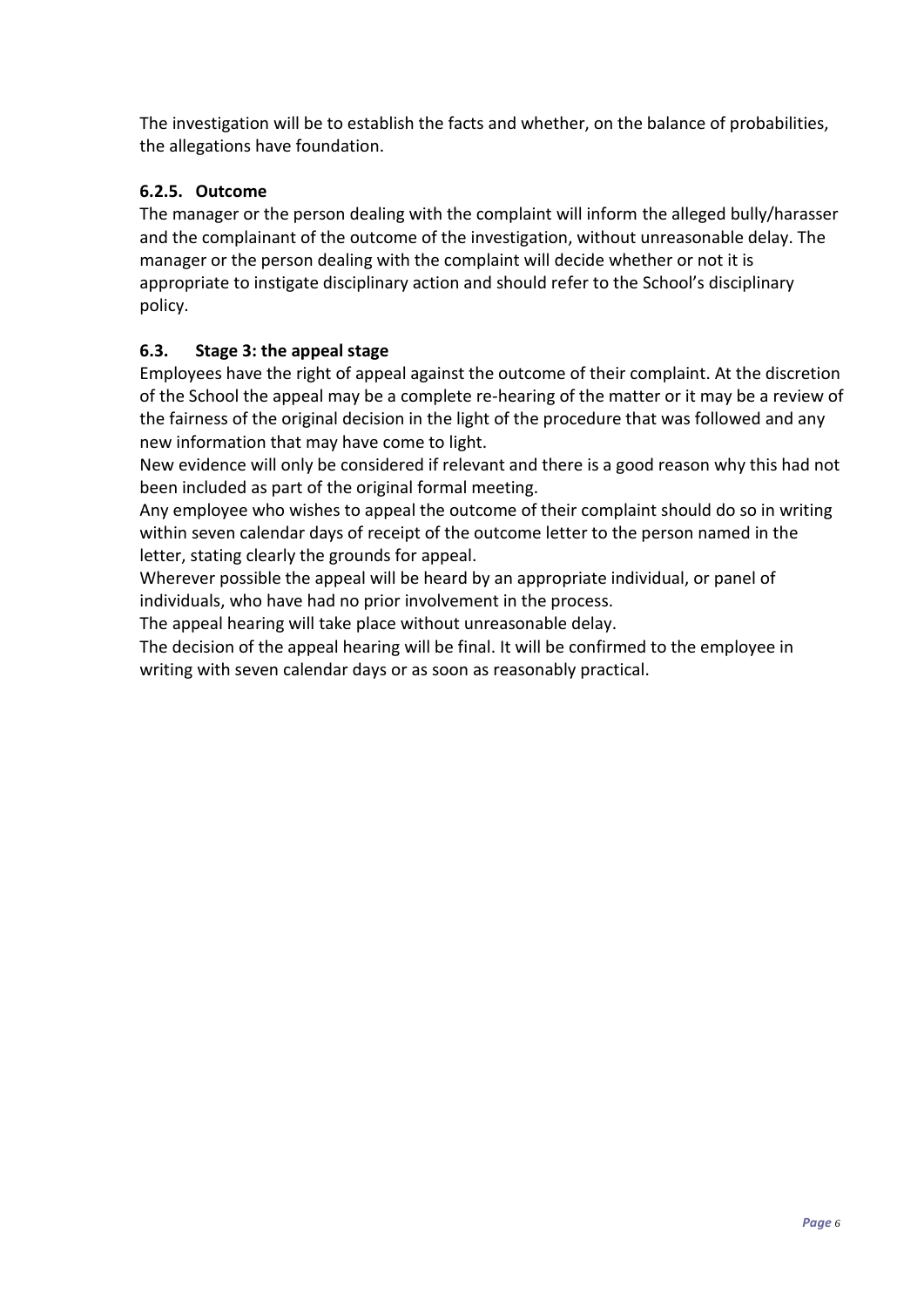### **Appendix 1 – Employee's notice of Bullying and Harassment complaint**

This form should be used to submit a bullying or harassment complaint in accordance with the formal bullying and harassment policy.

You are encouraged to clearly state the nature of the complaint and provide as much detail as possible, including the outcomes you are seeking and additional information to substantiate your complaint.

#### **Section 1 – Personal Details**

| Name: | Role: |  |
|-------|-------|--|
|       |       |  |

#### **Section 2 – Details of the alleged incident and person(s) alleged of bullying/harassment**

| Name(s):          | Role(s):  |  |
|-------------------|-----------|--|
| Date and<br>time: | Location: |  |

| Please circle how you perceive this behaviour or incident. | <b>Bullying</b> | Harassment |
|------------------------------------------------------------|-----------------|------------|
|------------------------------------------------------------|-----------------|------------|

What happened?

*Please give full details and specific examples of behaviour. Continue on a separate sheet if required.* 

What impact has this conduct had on you?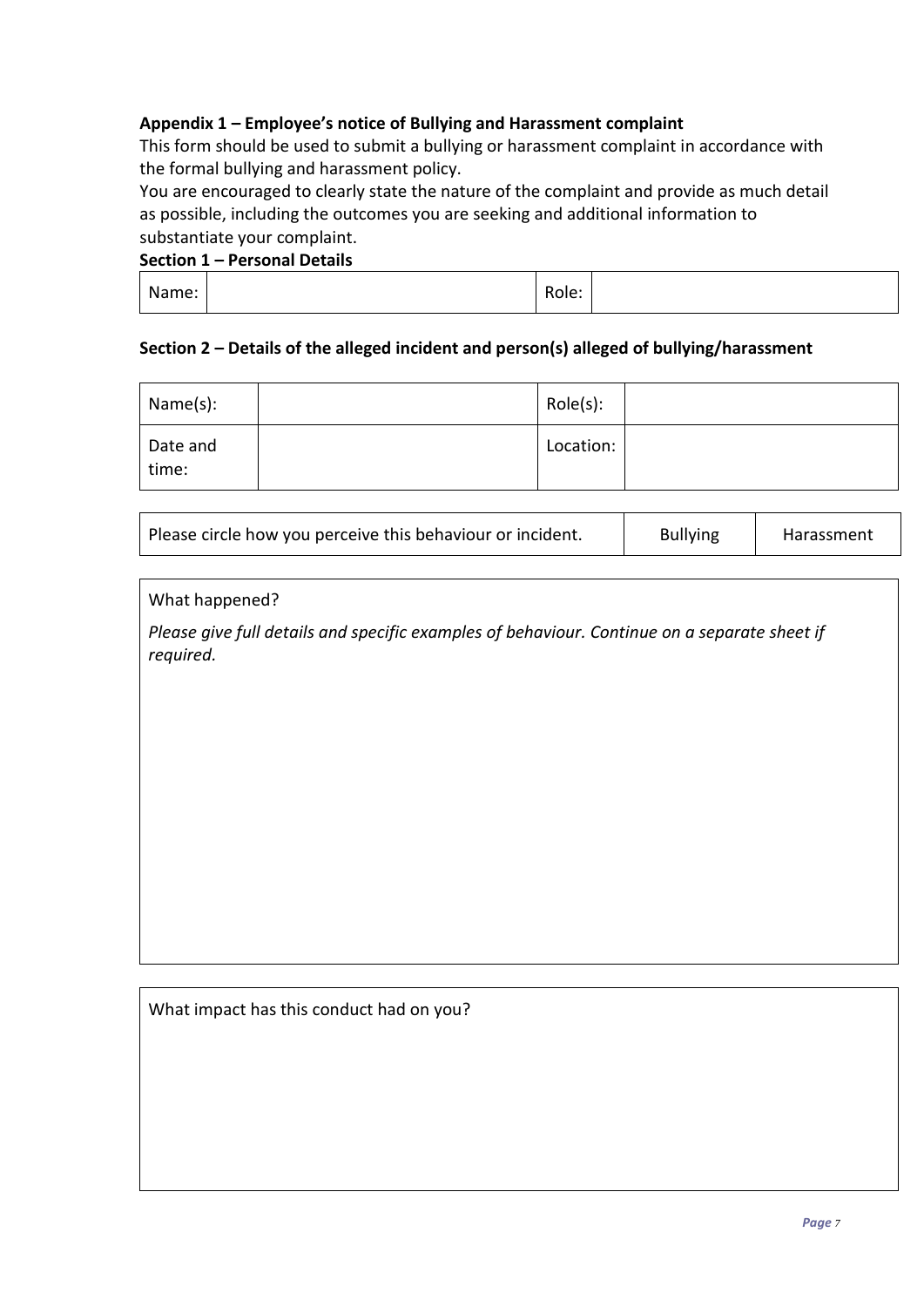## Please include details of any person(s) who witnessed the incident here:

| Name: | Role: |  |
|-------|-------|--|
|       |       |  |

| Name: | -<br>kole: |  |
|-------|------------|--|
|       |            |  |

| Name: | $\sim$<br>⊀ole:<br>к |  |
|-------|----------------------|--|
|       |                      |  |
|       |                      |  |

What actions have you taken so far, and any outcomes of this? e.g. informal

What potential outcomes are you seeking?